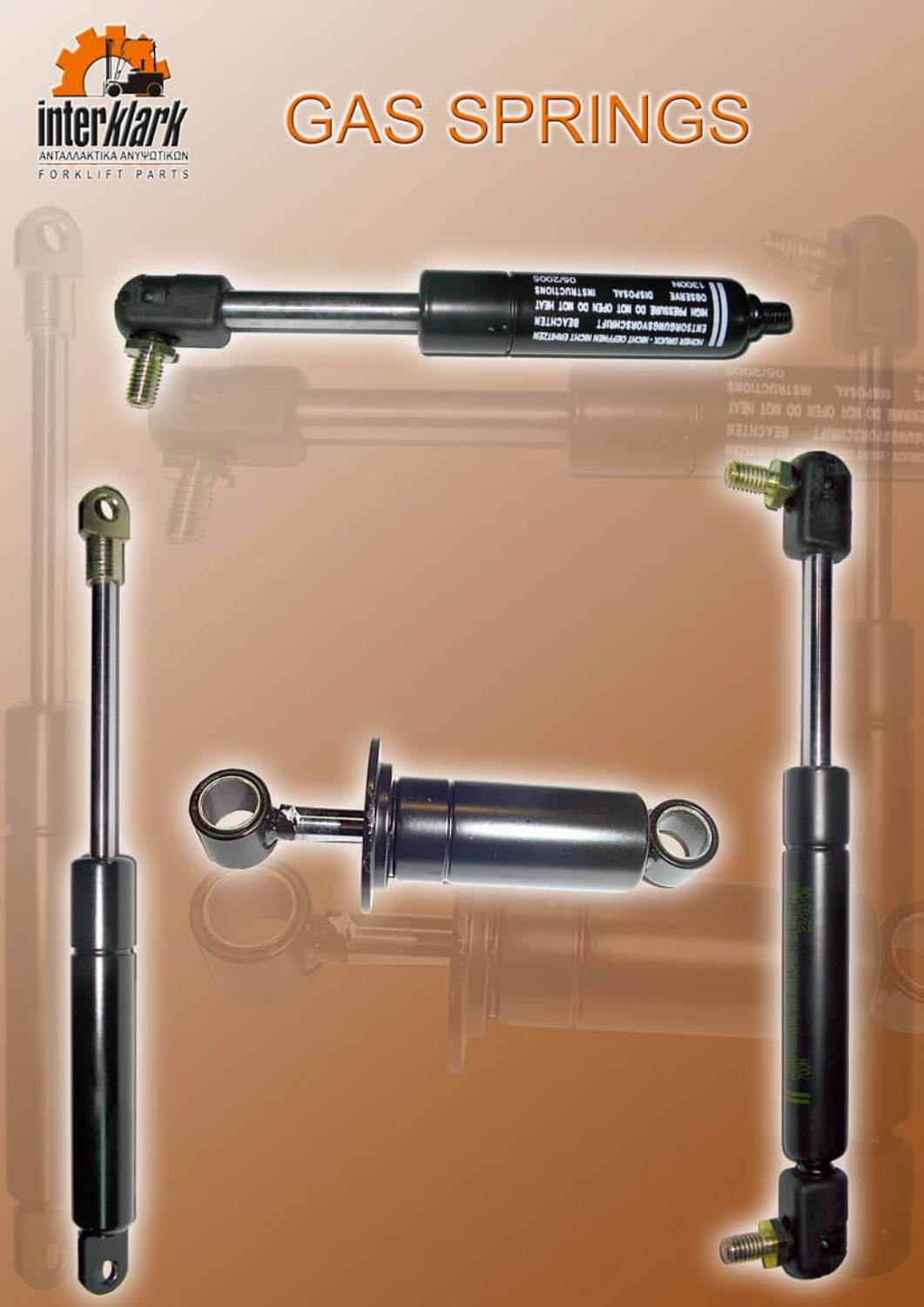



| Original Code:                                 |             | Original Code:                                 |                         |                     | Original Code:          |                         |         |  |
|------------------------------------------------|-------------|------------------------------------------------|-------------------------|---------------------|-------------------------|-------------------------|---------|--|
| Interklark Code: 503876<br><b>JUNGHEINRICH</b> |             | <b>JUNGHEINRICH</b>                            | Interklark Code: 504495 |                     | Interklark Code: 504498 |                         |         |  |
|                                                |             |                                                |                         | <b>JUNGHEINRICH</b> |                         |                         |         |  |
| $\mathsf a$                                    | $\sf b$     |                                                | a                       | $\sf b$             |                         | a                       | $\sf b$ |  |
| 122                                            | $12$        |                                                | 93                      | 12                  |                         | 98                      | 12      |  |
|                                                |             |                                                |                         |                     |                         |                         |         |  |
| Original Code:                                 |             | Original Code:                                 |                         |                     | Original Code:          |                         |         |  |
| Interklark Code: 504499                        |             | Interklark Code: 504500<br><b>JUNGHEINRICH</b> |                         |                     |                         | Interklark Code: 504504 |         |  |
| <b>JUNGHEINRICH</b>                            |             |                                                |                         |                     |                         |                         |         |  |
| $\mathsf{a}$                                   | $\sf b$     |                                                | $\mathsf{a}$            | $\sf b$             |                         | a                       | $\sf b$ |  |
| 118                                            | 12          |                                                | 118                     | 12                  |                         | 115                     | 12      |  |
| <b>THE REAL</b>                                |             |                                                |                         |                     |                         |                         |         |  |
| Original Code:                                 |             | Original Code:                                 |                         |                     | Original Code:          |                         |         |  |
| Interklark Code: 504506                        |             | Interklark Code:                               |                         |                     | Interklark Code:        |                         |         |  |
| <b>JUNGHEINRICH</b>                            |             |                                                |                         |                     |                         |                         |         |  |
| $\mathsf a$                                    | $\mathsf b$ |                                                | $\mathsf{a}$            | $\mathsf b$         |                         | $\mathsf{a}$            | b       |  |
| 100                                            | 12          |                                                |                         |                     |                         |                         |         |  |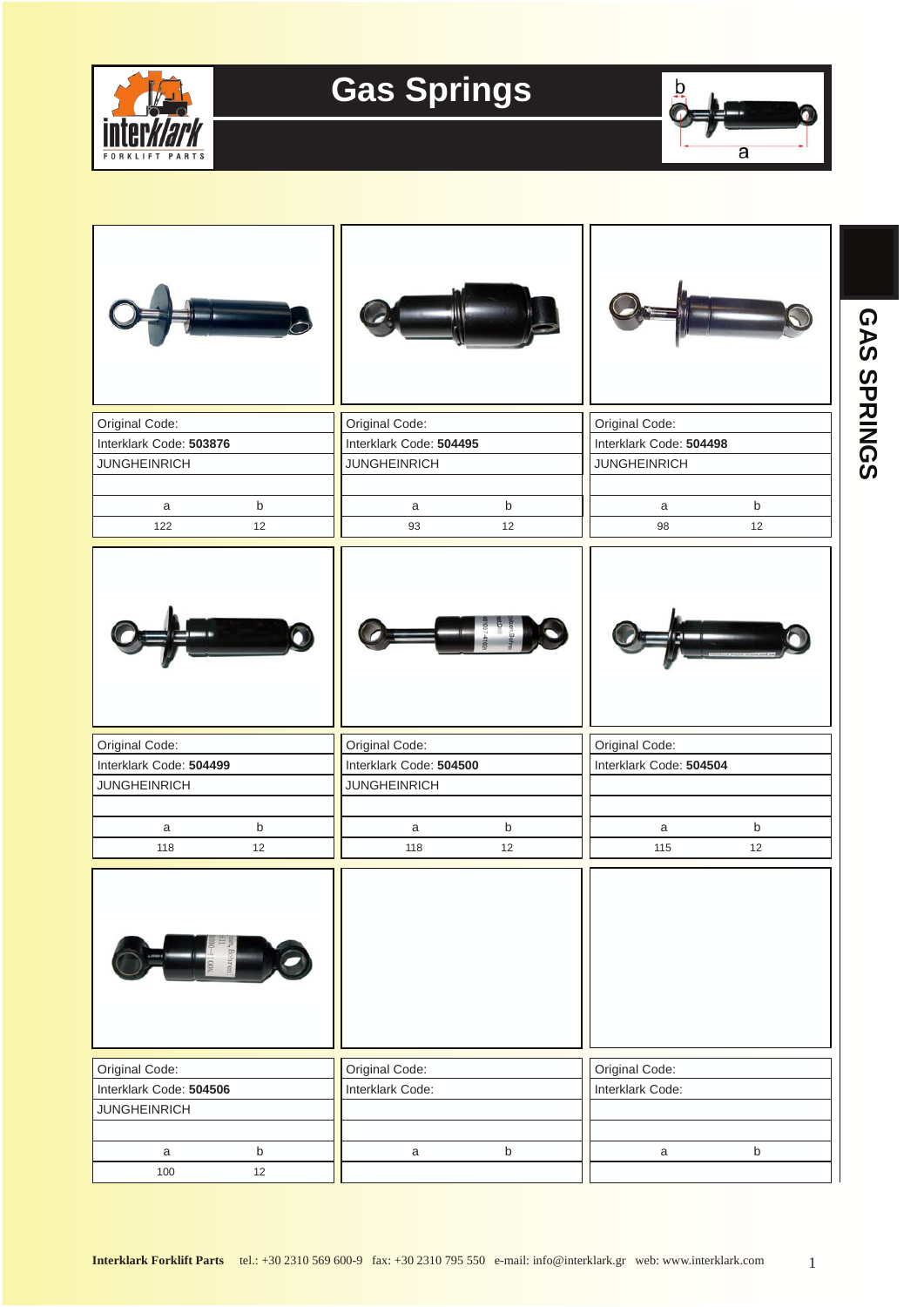



| Original Code:          |         | Original Code:                 |             | Original Code:          |                         |  |  |
|-------------------------|---------|--------------------------------|-------------|-------------------------|-------------------------|--|--|
| Interklark Code: 503005 |         | Interklark Code: 504450        |             | Interklark Code: 504462 |                         |  |  |
| <b>TOYOTA</b>           |         | <b>JUNGHEINRICH</b>            |             | <b>JUNGHEINRICH</b>     |                         |  |  |
| $\mathsf a$             | $\sf b$ | a                              | $\sf b$     | $\mathsf a$             | $\mathsf b$             |  |  |
| 415                     |         | 422                            | M8x10       | 152                     | M8x10                   |  |  |
|                         |         |                                |             |                         |                         |  |  |
| Original Code:          |         | Original Code:                 |             | Original Code:          |                         |  |  |
| Interklark Code: 504468 |         | Interklark Code: 504470        |             | Interklark Code: 504494 |                         |  |  |
| <b>JUNGHEINRICH</b>     |         | <b>JUNGHEINRICH</b>            |             | <b>JUNGHEINRICH</b>     |                         |  |  |
| $\mathsf{a}$            | $\sf b$ | $\mathsf{a}$                   | $\mathsf b$ | $\mathsf{a}$            | $\mathsf b$             |  |  |
| 270                     | M8x10   | 308                            | M7x1        | 305                     | M8x8                    |  |  |
|                         |         | <b>A Terminal Constitution</b> |             |                         |                         |  |  |
| Original Code:          |         | Original Code:                 |             | Original Code:          |                         |  |  |
| Interklark Code: 504510 |         | Interklark Code: 505228        |             |                         | Interklark Code: 507391 |  |  |
| <b>JUNGHEINRICH</b>     |         | <b>JUNGHEINRICH</b>            |             |                         |                         |  |  |
| a                       | $\sf b$ | a                              | $\mathsf b$ | a                       | $\mathsf b$             |  |  |
| 485                     |         | 154                            | 8           | 280                     | $10\,$                  |  |  |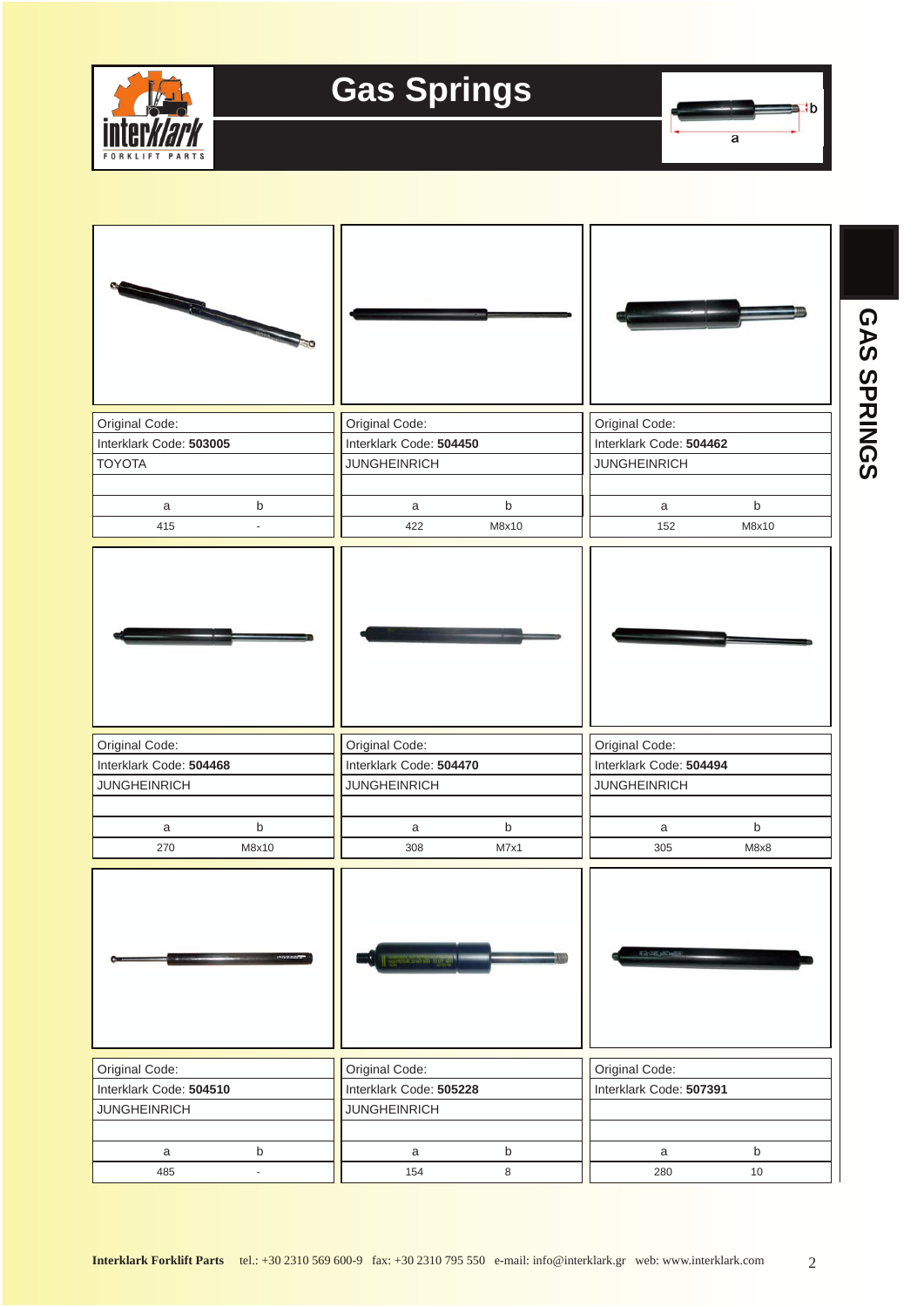

 $\sigma$  . The set of  $\sigma$  $\overline{a}$ 

 $\bullet$  :b

| Original Code:          |             | Original Code:      |                                                    | Original Code: | Interklark Code: 504455 |                         |  |  |
|-------------------------|-------------|---------------------|----------------------------------------------------|----------------|-------------------------|-------------------------|--|--|
| Interklark Code: 504438 |             |                     | Interklark Code: 504440                            |                |                         |                         |  |  |
|                         |             |                     | <b>JUNGHEINRICH</b>                                |                |                         |                         |  |  |
| a                       | $\mathsf b$ | a                   | $\mathsf b$                                        |                | a                       | $\mathsf b$             |  |  |
| 205                     | 8,2         | 205                 | 8,2                                                |                | 265                     | 8,2                     |  |  |
|                         |             |                     |                                                    |                |                         |                         |  |  |
|                         |             |                     |                                                    |                |                         |                         |  |  |
| Original Code:          |             | Original Code:      |                                                    | Original Code: |                         |                         |  |  |
| Interklark Code: 504457 |             |                     | Interklark Code: 504461<br>Interklark Code: 504475 |                |                         |                         |  |  |
| <b>JUNGHEINRICH</b>     |             | <b>JUNGHEINRICH</b> |                                                    |                | <b>JUNGHEINRICH</b>     |                         |  |  |
|                         |             |                     |                                                    |                |                         |                         |  |  |
| a                       | $\mathsf b$ | a<br>325            | $\mathsf b$                                        |                | a<br>295                | $\mathsf b$             |  |  |
| 335                     | 8,2         |                     | 8,2                                                |                |                         | 8,2                     |  |  |
|                         |             |                     |                                                    |                |                         |                         |  |  |
| Original Code:          |             | Original Code:      | Original Code:                                     |                |                         |                         |  |  |
| Interklark Code: 504477 |             |                     | Interklark Code: 504478                            |                |                         | Interklark Code: 504480 |  |  |
|                         |             | <b>JUNGHEINRICH</b> |                                                    |                |                         |                         |  |  |
|                         |             |                     |                                                    |                |                         |                         |  |  |
| $\mathsf{a}$            | $\mathsf b$ | $\mathsf a$         | $\mathsf b$                                        |                | $\mathsf{a}$            | $\sf b$                 |  |  |
| 400                     | 8,2         | 713                 | 8,2                                                |                | 185                     | $6,2$                   |  |  |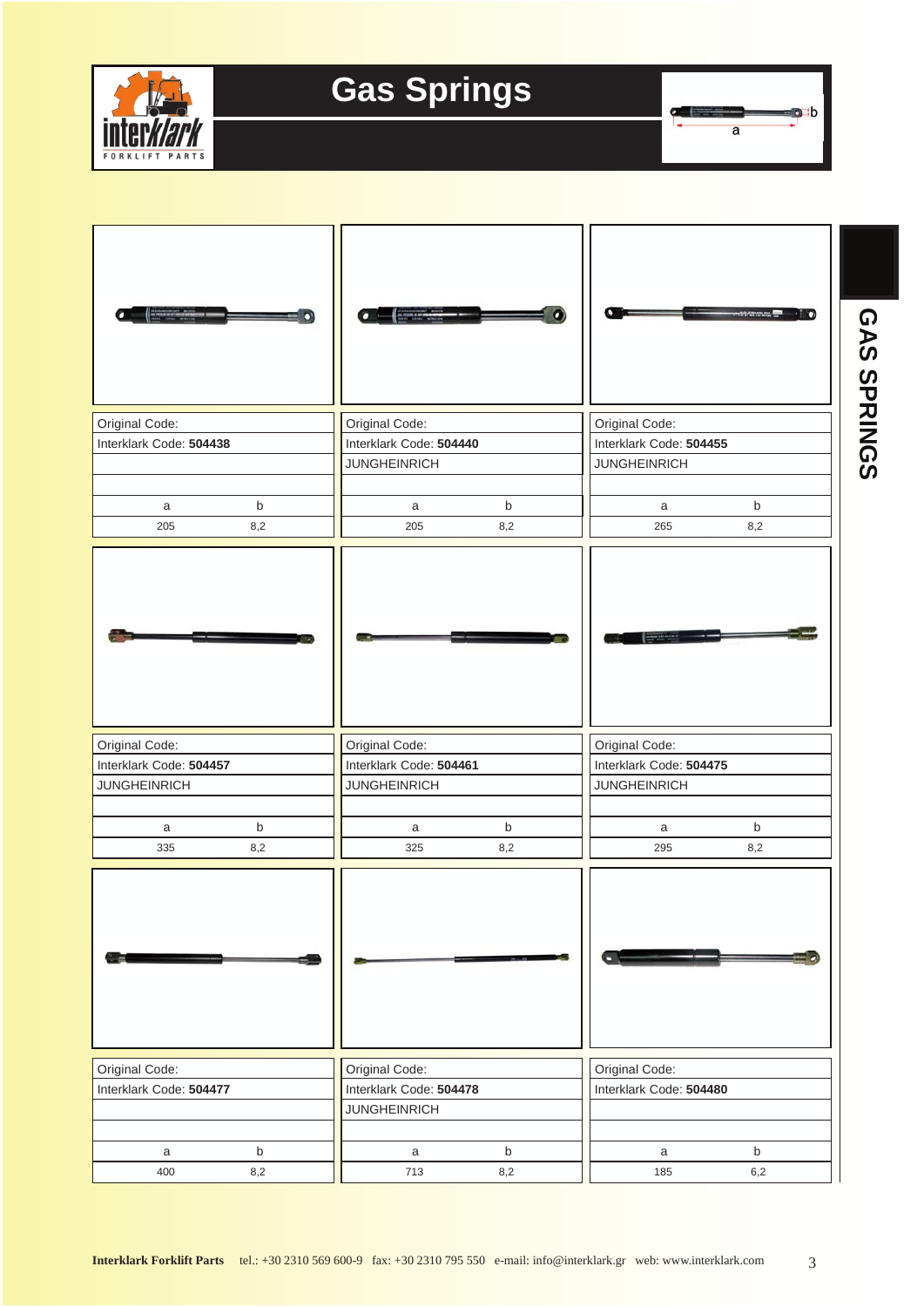



**GAS SPRINGS**

GAS SPRINGS

| Original Code:          |                    |                          | Original Code:                             |                     |                    | Original Code:          |                |                          |  |
|-------------------------|--------------------|--------------------------|--------------------------------------------|---------------------|--------------------|-------------------------|----------------|--------------------------|--|
| Interklark Code: 503890 |                    |                          | Interklark Code: 504482                    |                     |                    | Interklark Code: 504483 |                |                          |  |
| <b>JUNGHEINRICH</b>     |                    |                          | LINDE                                      |                     |                    | <b>JUNGHEINRICH</b>     |                |                          |  |
|                         |                    |                          |                                            |                     |                    |                         |                |                          |  |
| a<br>335                | $\mathsf b$<br>8,2 | ${\bf C}$                | a<br>170                                   | $\mathsf b$<br>M8x8 | $\mathbf C$<br>8,2 | a<br>335                | $\sf b$<br>8,2 | ${\bf C}$                |  |
|                         |                    |                          |                                            |                     |                    |                         |                |                          |  |
| Original Code:          |                    |                          | Original Code:                             |                     |                    | Original Code:          |                |                          |  |
| Interklark Code: 504484 |                    |                          | Interklark Code: 504489                    |                     |                    | Interklark Code: 507387 |                |                          |  |
| <b>JUNGHEINRICH</b>     |                    |                          | LINDE                                      |                     |                    | <b>JUNGHEINRICH</b>     |                |                          |  |
|                         |                    |                          |                                            |                     |                    |                         |                |                          |  |
| a                       | $\mathsf b$        | ${\bf C}$                | a                                          | $\mathsf b$         | ${\bf C}$          | a                       | $\mathsf b$    | $\mathbf C$              |  |
| 320                     | 10                 | $\overline{\phantom{a}}$ | 170                                        | M8x10               | 8,2                | 330                     | $\,8\,$        | $\overline{\phantom{a}}$ |  |
|                         |                    |                          |                                            |                     | uncertainment of   |                         |                |                          |  |
| Original Code:          |                    |                          | Original Code:                             |                     |                    | Original Code:          |                |                          |  |
| Interklark Code: 507388 |                    |                          | Interklark Code: 507392                    |                     |                    | Interklark Code: 507407 |                |                          |  |
| <b>JUNGHEINRICH</b>     |                    |                          | <b>JUNGHEINRICH</b><br><b>JUNGHEINRICH</b> |                     |                    |                         |                |                          |  |
|                         |                    |                          |                                            |                     |                    |                         |                |                          |  |
| a                       | $\sf b$            | ${\bf C}$                | a                                          | $\mathsf b$         | С                  | a                       | $\sf b$        | С                        |  |
| 315                     | 8                  | $\,8\,$                  | 331                                        | $\,8\,$             | $\blacksquare$     | 490                     | 8              |                          |  |